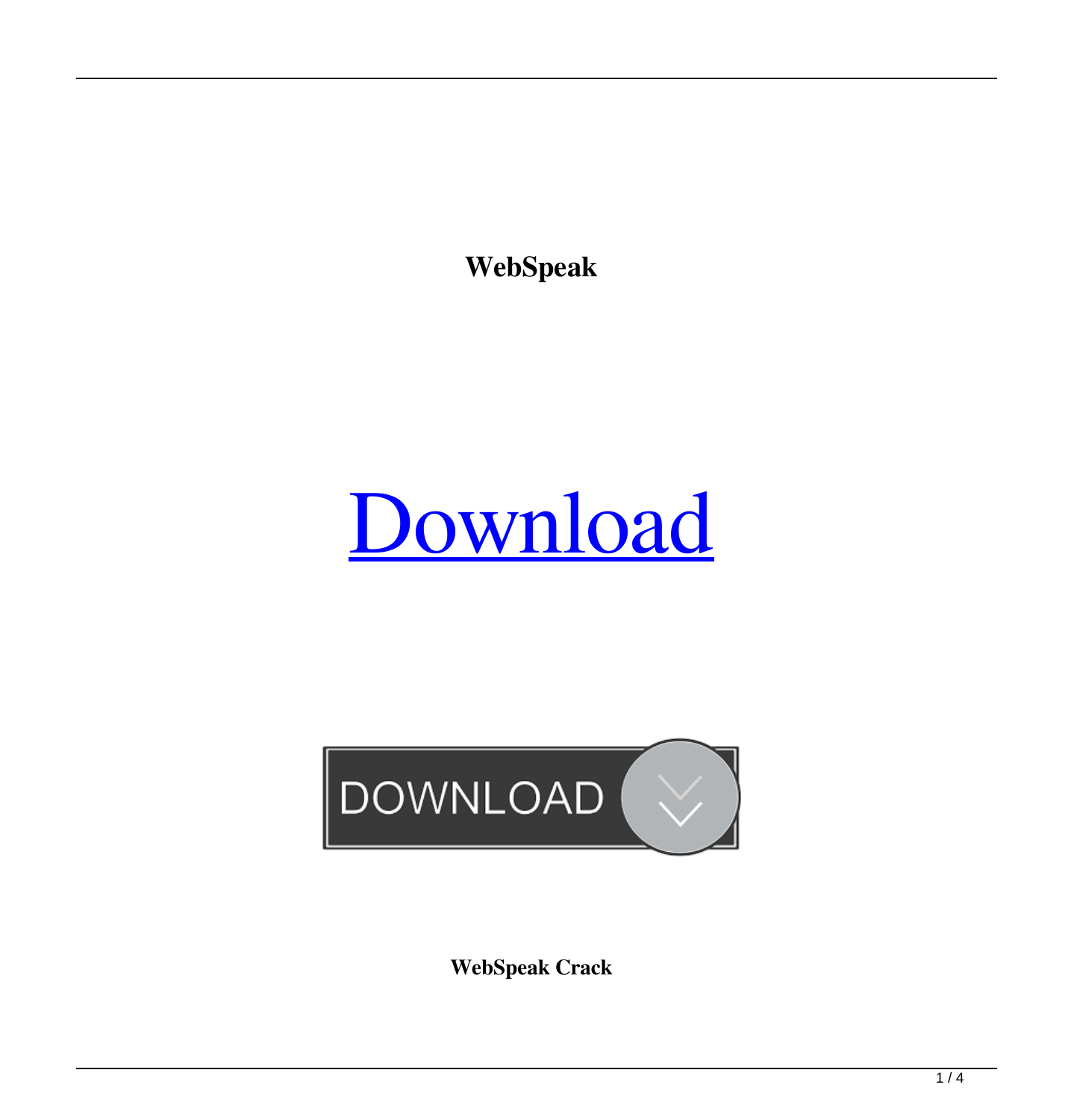WebSpeak Serial Key (web speak) is an agent-based web authoring tool. It's a great tool for creating the visual part of web pages. You can drag and drop on the screen to add graphics, buttons, links, text, and fonts. WebSpeak's animated graphics are easy to place on your web page. You can also use an included text box to add text to your page. Features of WebSpeak:  $[$ WebSpeak is a set of tools for creating web pages.  $\mathbb{Z}$  WebSpeak is very easy to use. It comes with a step-by-step wizard for creating a web page. **A** WebSpeak is very easy to understand. You don't need to understand HTML, Basic or other programming languages to use WebSpeak.  $\mathbb{Z}$  WebSpeak comes with many animations. These animations are easy to select and place on your page.  $\mathbb{Z}$  WebSpeak comes with a built-in preview feature that shows the page being built, step-by-step.  $\mathbb{Z}$  You can use the built-in animation library. You can select animations from a list and place them on your page.  $\mathbb{Z}$  You can record your own animations and use them in your web pages. WebSpeak includes two samples:  $\mathbb{Z}$  Code Central  $\mathbb{Z}$  Code Gallery Downloads:  $\mathbb D$  WebSpeak 9.0 is a trial version of WebSpeak 9.0. It is available for download from the My Projects tab at  $\mathbb D$  WebSpeak 9.0 is available for download from the download section at When you order WebSpeak 9.0, you will automatically be taken to the download section at If you are new to WebSpeak, please download and use the free sample version of WebSpeak 8.0 from This product is shipped using all of the following companies:  $\mathbb{R}$  Mediatype Software, Inc.  $\mathbb{R}$  RapidSoft Technologies, Inc.  $\mathbb{R}$  E-Soft, Inc. **Note Sage, Inc.**  ParallelSoft, Inc. **Note Central Software**, Inc. **Note Software**,

#### **WebSpeak Crack+ Registration Code [32|64bit]**

WebSpeak is a simple and easy-to-use Microsoft Agent Automation tool to create Agent web pages. Just press the "Create Agent Page" button, pick an animation, and you're done. Your page is ready. If you are a webmaster, WebSpeak is especially designed to allow you to create and maintain your own Agent web pages to promote your website. WebSpeak Features:  $\mathbb{Z}$ Create a single page or multiple pages <sup>n</sup> Create single- or multi-step pages. You can even create pages that contain more than one Agent  $\mathbb{Z}$  Easy-to-use visual design tool  $\mathbb{Z}$  Completely configurable from any Windows application such as MS Word or Internet Explorer  $\mathbb{Z}$  You can choose from many preset or custom animations.  $\mathbb{Z}$  You can choose a font, color, size, and picture, even a speech bubble.  $\mathbb{Z}$  You can create all the sounds for your page using the Speech Synthesizer.  $\mathbb{Z}$  You can create the complete web page on your own without any help from WebSpeak. You can have your own file hosting service to allow your users to download the page. <sup>2</sup> You can save the project to a.sxw file. The saved project is compatible with most Microsoft Agents such as MS Agent 3.0, MS Agent 2.5, and MS Agent 2.0. You can use this saved project to install an Agent on any Microsoft Agent 3.0, 2.5, or 2.0 computer.  $\mathbb{Z}$  You can send the created page as an attachment by e-mail to your friends, and they will be able to view the page on their Internet Explorer. **■** You can create a web page that runs on any web server. No need to purchase a web hosting service to host your web pages.  $\mathbb{Z}$  You can create a page that gives you complete control over the page. Such as, you can change the whole web page, delete an animation, and insert your own speech bubble.  $\mathbb{R}$  You can create and manage the page from anywhere, no need to come to your web page computer. WebSpeak Report Bugs: Please send a copy of the report of the bug to the Microsoft Agent Support Center to receive a solution to your bug. Pricing: In the trial version, you may create 20 pages for one month, and 10 pages per month for the 81e310abbf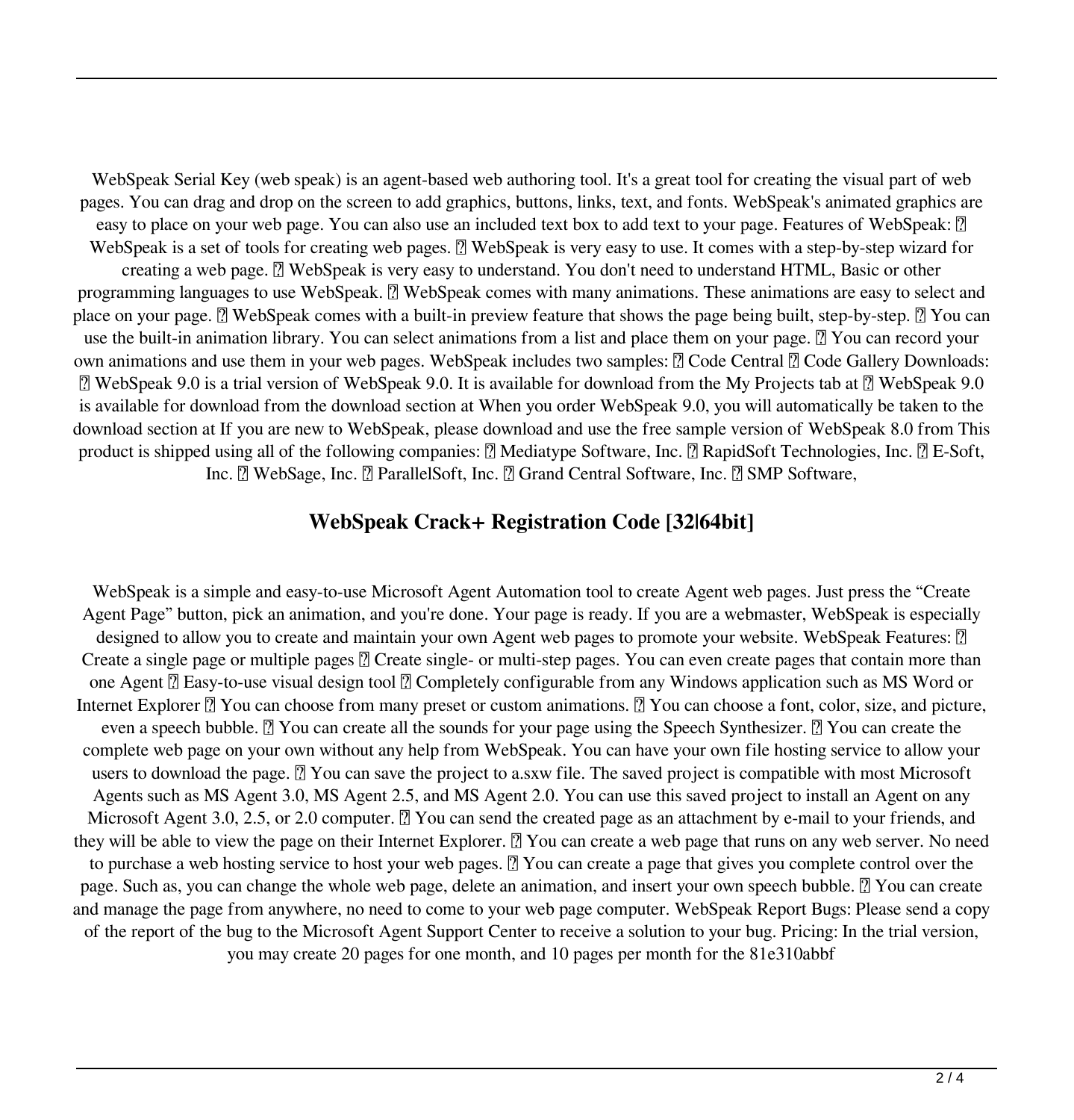## **WebSpeak Registration Code**

■ Keymacro will let you specify a macro by listing the macro's functions separated by semicolons. For example, to turn the image "cat" on and off, type: ;toggle cat  $\mathbb Z$  Keymacro will read the macro functions from left to right, and will start reading from the first function. When it reads a ;, it will stop, and move to the next macro function. When it reaches the last function, it will move back to the beginning of the first function. Keymacro will not repeat the macro for you until you hit return. It also has the advantage of being able to change the order of the macros or add additional macros without having to make changes to the code.Implantable medical devices (IMDs) include devices designed to be implanted into a human or other animal body. Some examples of these devices include pacemakers, implantable cardioverter defibrillators (ICDs), devices that deliver electrical stimulation to body organs or muscles, devices that monitor physiological conditions in a body, devices that communicate data to a device user, devices that sense physiological conditions, devices with drug delivery functionality, and devices with neural stimulation functionality. These devices require electrical power to function. The power may be provided by a power source or power source. The power source may be powered by a battery or some other power source. The battery may be rechargeable or non-rechargeable. Rechargeable batteries may be referred to as rechargeable batteries. Rechargeable batteries may contain a battery management system (BMS) for managing the charging and discharging of the rechargeable batteries. A battery management system may be able to sense a state of a battery, determine if the battery is over-discharged, whether the battery is fully charged or discharged, and whether the battery has undergone a state of degradation. A battery management system may be able to sense and communicate battery information and the state of a battery to an IMD. The battery information may be used by the IMD to control or change the operation of the IMD. The battery information may also be used by the IMD to communicate information to a user.[Toxicology of environmental cadmium pollution in the Swiss Alps]. In the Alps, several investigations have demonstrated that the levels of cadmium in some locations are high. Since the Alps are a geologically stable zone and because the environmental and biological factors (species) play a key role in the mobilization of the different

### **What's New in the?**